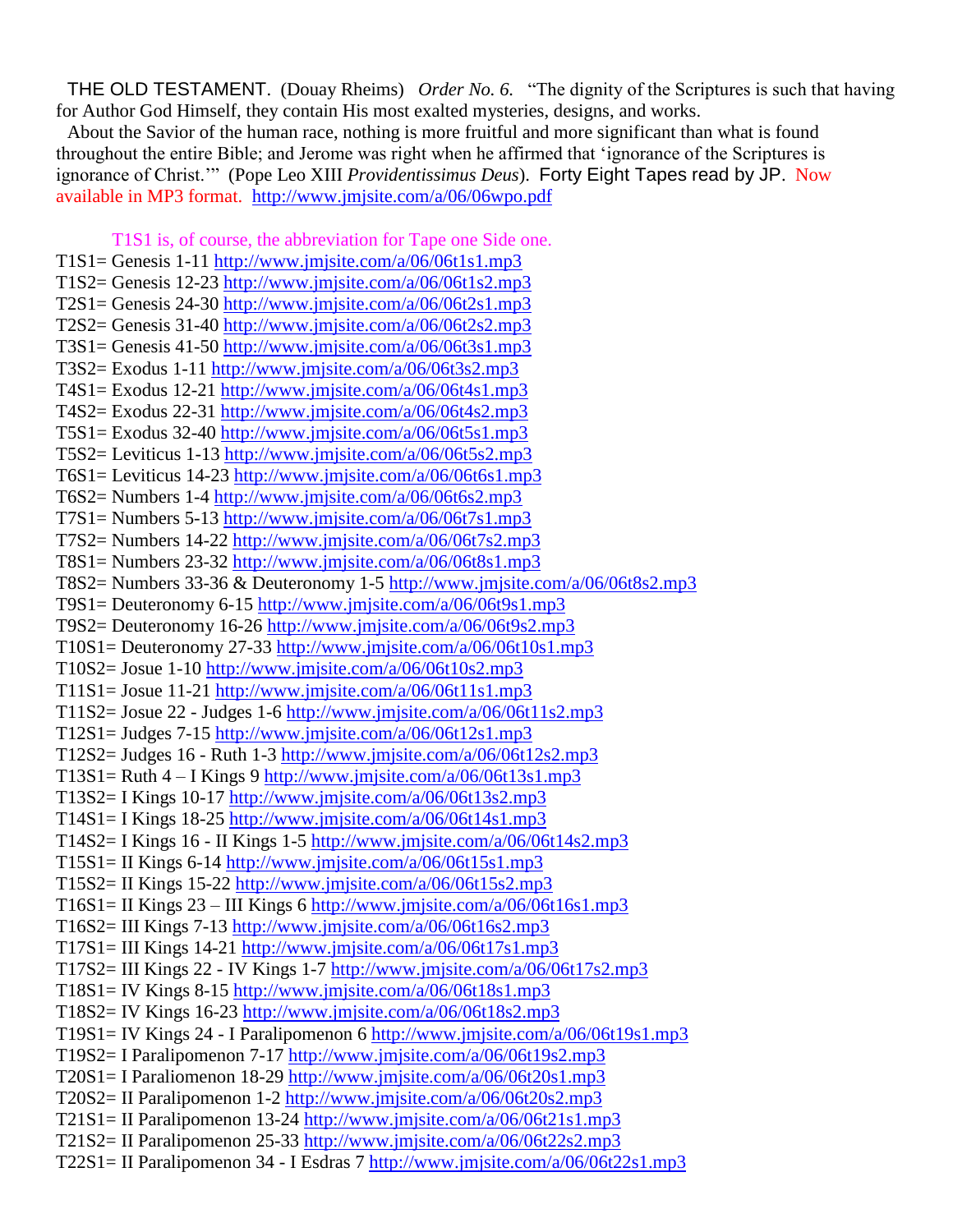T22S2= I Esdras 8 - II Esdras 7 <http://www.jmjsite.com/a/06/06t22s2.mp3> T23S1= II Esdras 8 - Tobias 3  $\frac{http://www.jmjsite.com/a/06/06t23s1.mp3}{http://www.jmjsite.com/a/06/06t23s1.mp3}$  $\frac{http://www.jmjsite.com/a/06/06t23s1.mp3}{http://www.jmjsite.com/a/06/06t23s1.mp3}$  $\frac{http://www.jmjsite.com/a/06/06t23s1.mp3}{http://www.jmjsite.com/a/06/06t23s1.mp3}$ T23S2= Tobias 4 - Judith 5 <http://www.jmjsite.com/a/06/06t23s2.mp3> T24S1= Judith 6 - Ester 1 <http://www.jmjsite.com/a/06/06t24s1.mp3> T24S2= Ester 2-16 <http://www.jmjsite.com/a/06/06t24s2.mp3> T25S1= Job 1-15 <http://www.jmjsite.com/a/06/06t25s1.mp3> T25S2= Job 16-31 <http://www.jmjsite.com/a/06/06t25s2.mp3> T26S1= Job 32 - Psalm 7 <http://www.jmjsite.com/a/06/06t26s1.mp3> T26S2= Psalm 8-29 <http://www.jmjsite.com/a/06/06t26s2.mp3> T27S1= Psalm 30-49 <http://www.jmjsite.com/a/06/06t27s1.mp3> T27S2= Psalm 50-71 <http://www.jmjsite.com/a/06/06t27s2.mp3> T28S1= Psalm 72-90 <http://www.jmjsite.com/a/06/06t28s1.mp3> T28S2= Psalm 91-112 <http://www.jmjsite.com/a/06/06t28s2.mp3> T29S1= Psalm 113-138 <http://www.jmjsite.com/a/06/06t29s1.mp3> T29S2= Psalm 139 - Proverbs 10 <http://www.jmjsite.com/a/06/06t29s2.mp3> T30S1= Proverbs 11-24 <http://www.jmjsite.com/a/06/06t30s1.mp3> T30S2= Proverbs 25 - Ecclesiastes 8 <http://www.jmjsite.com/a/06/06t30s2.mp3> T31S1= Ecclesiasts 9 - Wisdom 6 <http://www.jmjsite.com/a/06/06t31s1.mp3> T31S2= Wisdom 7-18 <http://www.jmjsite.com/a/06/06t31s2.mp3> T32S1= Wisdom 19 - Ecclesiasticus 11 <http://www.jmjsite.com/a/06/06t32s1.mp3> T32S2= Ecclesiasticus 12-23 <http://www.jmjsite.com/a/06/06t32s2.mp3> T33S1= Ecclesiasticus 24-35 <http://www.jmjsite.com/a/06/06t33s1.mp3> T33S2= Ecclesiasticus 36-47 <http://www.jmjsite.com/a/06/06t33s2.mp3> T34S1= Ecclesiasticus 48 - Isaias 9 <http://www.jmjsite.com/a/06/06t34s1.mp3> T34S2= Isaias 10-24 <http://www.jmjsite.com/a/06/06t34s2.mp3> T35S1= Isaias 25-36 <http://www.jmjsite.com/a/06/06t35s1.mp3> T35S2= Isaias 37-46 <http://www.jmjsite.com/a/06/06t35s2.mp3> T36S1= Isaias 47-59 <http://www.jmjsite.com/a/06/06t36s1.mp3> T36S2= Isaias 60 - Jeremias 4 <http://www.jmjsite.com/a/06/06t36s2.mp3> T37S1= Jeremias 5-14 <http://www.jmjsite.com/a/06/06t37s1.mp3> T37S2= Jeremias 15-24 <http://www.jmjsite.com/a/06/06t37s2.mp3> T38S1= Jeremias 25-31 <http://www.jmjsite.com/a/06/06t38s1.mp3> T38S2= Jeremias 32-39 <http://www.jmjsite.com/a/06/06t38s2.mp3> T39S1= Jeremias 40-49 <http://www.jmjsite.com/a/06/06t39s1.mp3> T39S2= Jeremias 50 - Lamentations 3 <http://www.jmjsite.com/a/06/06t39s2.mp3> T40S1= Lamentations 4 - Ezechiel 3 <http://www.jmjsite.com/a/06/06t40s1.mp3> T40S2= Ezechiel 4-15 <http://www.jmjsite.com/a/06/06t40s2.mp3> T41S1= Ezechiel 16-22 <http://www.jmjsite.com/a/06/06t41s1.mp3> T41S2= Ezechiel 23-31 <http://www.jmjsite.com/a/06/06t41s2.mp3> T42S1= Ezechiel 32-39 <http://www.jmjsite.com/a/06/06t42s1.mp3> T42S2= Ezechiel 40-47 <http://www.jmjsite.com/a/06/06t42s2.mp3> T43S1= Ezechiel 48 - Daniel 4 <http://www.jmjsite.com/a/06/06t43s1.mp3> T43S2= Daniel 5-12 <http://www.jmjsite.com/a/06/06t43s2.mp3> T44S1= Daniel 13 - Osee 11 <http://www.jmjsite.com/a/06/06t44s1.mp3> T44S2= Osee 12 - Amos 9 <http://www.jmjsite.com/a/06/06t44s2.mp3> T45S1= Abdias 1 - Nahum 3 http://www.jmisite.com/a/06/06t45s1.mp3 T45S2= Habacuc 1 - Zacharias 6 <http://www.jmjsite.com/a/06/06t45s2.mp3> T46S1= Zacharias 7 - I Machabees 1 <http://www.jmjsite.com/a/06/06t46s1.mp3> T46S2= I Machabees 2-6 <http://www.jmjsite.com/a/06/06t46s2.mp3>  $T47S1 = I$  Machabees 7-11 <http://www.jmjsite.com/a/06/06t47s1.mp3> T47S2= I Machabees 12 - II Machabees 2 <http://www.jmjsite.com/a/06/06t47s2.mp3>